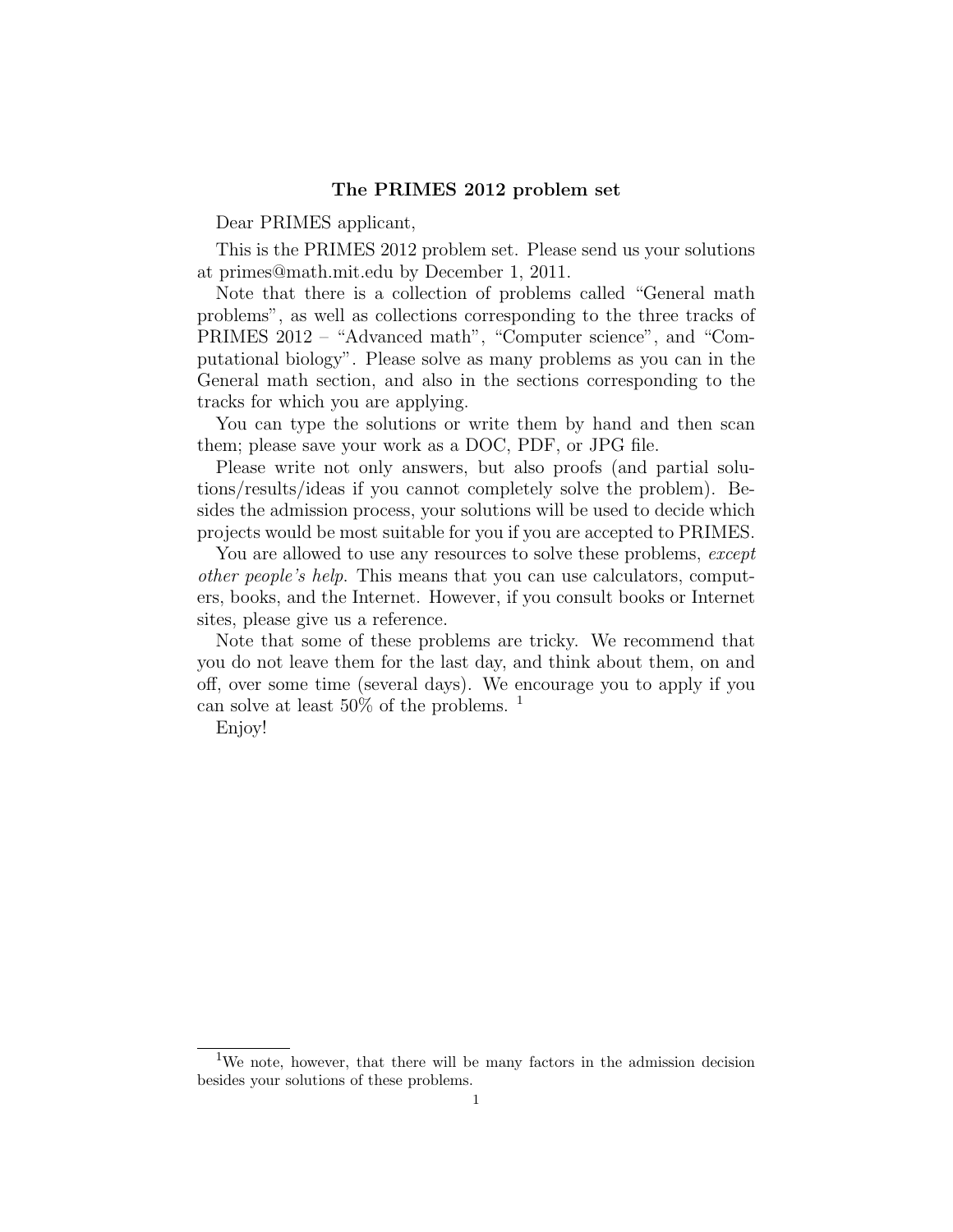## General math problems

**Problem G1.** You draw 4 cards from the regular deck of 52 cards.

(a) What is the chance that all of these cards have different denominations (i.e., values)? Represent the answer as a fraction or a decimal up to the third digit.

(b) What is the chance all of these cards have different denominations, and in addition there is no neighbors (for example an 8 and a 9, a 10 and a Jack, or a queen and a king are neighbors)?

Solution. (a) We assume the cards are labeled by 1, 2, 3, 4. There are  $13 \cdot 12 \cdot 11 \cdot 10$  ways to choose the denominations. Once that is done, there are  $4<sup>4</sup>$  variants. The total number of ways to choose is  $52 \cdot 51 \cdot 50 \cdot 49$ . So the chance is  $12 \cdot 11 \cdot 10 \cdot 64/51 \cdot 50 \cdot 49 = 2816/4165$ .

(b) Sets of 4 denominations with no neighbors correspond to partitions of 9 into 5 ordered parts out of which all except first and last are  $\geq$  1. So this is the same as partitions of 6 in 5 ordered parts, or of 11 in 5 positive parts. So we get  $\binom{10}{4}$  $\binom{10}{4}$  ways, and the answer is

$$
10 \cdot 9 \cdot 8 \cdot 7 \cdot 4^4 / 52 \cdot 51 \cdot 50 \cdot 49 = 1536 / 7735.
$$

**Problem G2.** Find the remainder of division of  $5^{5555}$  (i.e., 5 to the power  $5^{555}$ ) by 27.

Solution. Remainders of powers of 5 are periodic with period  $\phi(27) = 3^3(3-1) = 18$ , so we need to find the remainder of  $5^{555}$ under division by 18. Remainders under division by 18 are periodic with period  $\phi(18) = 6$ . Since 555 is 3 mod 6, the remainder is the same as for  $5^3$ , which is 17. Thus, the remainder mod 27 of the number in question is the same as  $5^{17} = 5^{-1}$ , which is 11.

Problem G3. Count geometrically different (i.e., inequivalent under rotation) colorings in red and blue of the faces of

(a) a cube

(b) a regular octahedron;

Answer: (a) 10 (b) 23.

**Problem G4.** One chooses at random an integer  $1 \leq N < 10^{100}$ (with equal probability for all choices).

(a) What is the chance (to the third digit precision) that the leading (leftmost) digit of  $N^2$  is 1? What is the chance that this digit is 9? Are they equal to each other?

(b) What are the exact values of these probabilities in the limit when  $10^{100}$  is replaced by  $10^k$  when k grows indefinitely?

**Solution.** The leading digit of  $N^2$  is 1 if N is between  $10^{m/2}$  and √  $\overline{2} \cdot 10^{m/2}$  for some m. So the probability is about √  $\frac{\sqrt{2}-1}{\sqrt{2}}$  $\frac{2-1}{10-1}$ , which is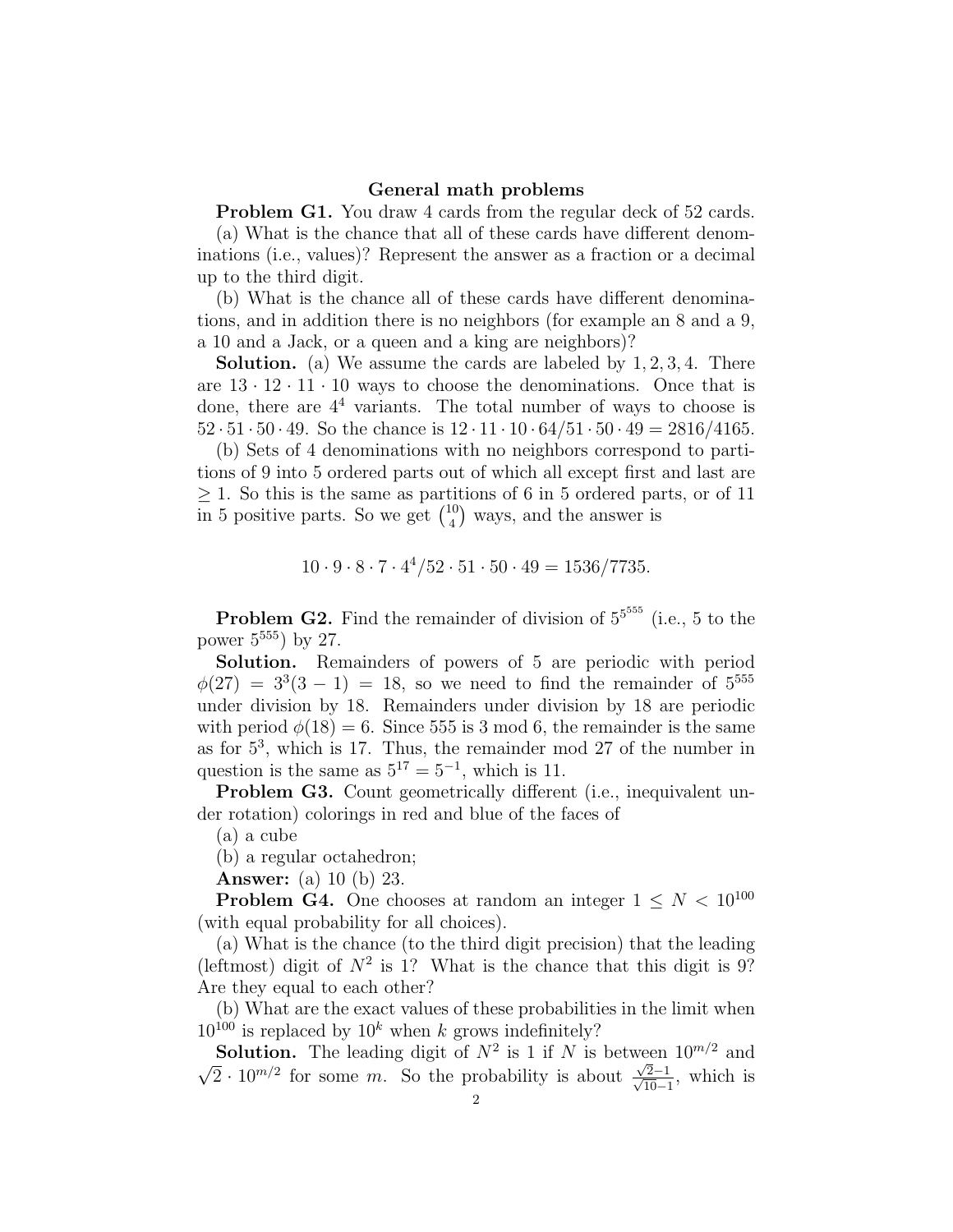about 0.192. The chance that this digit is 9 is about √  $\frac{\sqrt{10-3}}{2}$  $\frac{10-3}{10-1}$ , which is about 0.075. So the probability of 1 is much greater.

**Problem G5.** (a) Show that the number  $\sum_{n=0}^{\infty}$  $\frac{1}{2^{n^2}}$  is irrational.

(b) Describe all strictly increasing sequences of nonnegative integers  $b_0 < b_1 < \dots$  for which

$$
\sum_{n=0}^{\infty} \frac{1}{2^{b_n}}
$$

is a rational number.

Solution. The binary expansion has to be periodic starting from some place, so the sequence  $b_{n+1} - b_n$  should be periodic starting from some place.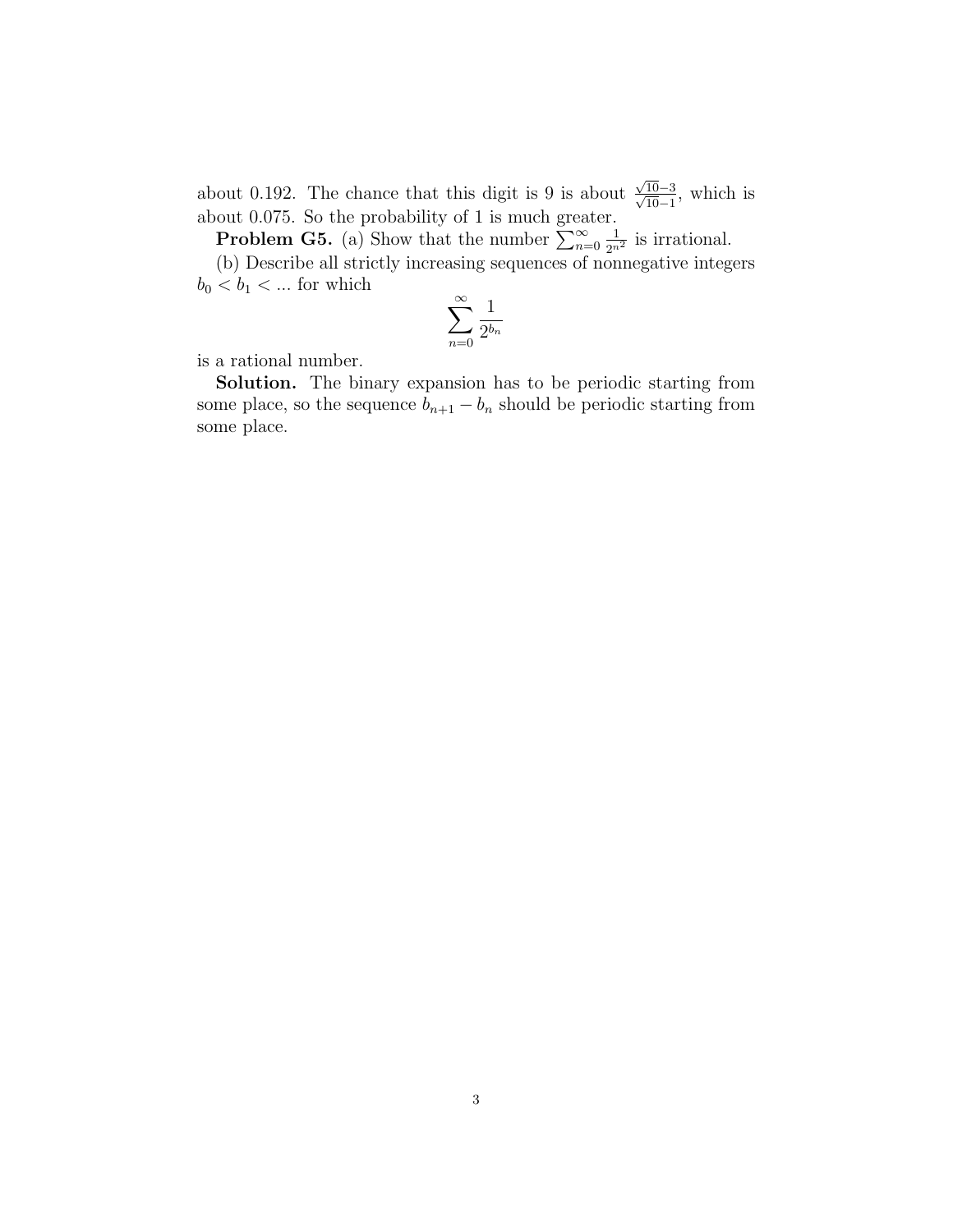## Advanced math problems

**Problem M1.** (a) Find the monic polynomial  $P(x)$  with integer coefficients of smallest degree, such that

$$
P(\sqrt{2} + \sqrt{3} + \sqrt{6}) = 0.
$$

(b) Let  $p, q, r$  be three distinct primes. Find the monic polynomial  $P(x)$  with integer coefficients of smallest degree, such that

$$
P(\sqrt{p} + \sqrt{q} + \sqrt{r}) = 0.
$$

**Solution.** Suppose  $x =$ √  $\overline{a}$  +  $b + k$ ab. Then

$$
(x - \sqrt{a} - \sqrt{b} - k\sqrt{ab})(x + \sqrt{a} - \sqrt{b} + k\sqrt{ab}) = (x - \sqrt{b})^2 - a(1 + k\sqrt{b})^2 =
$$
  

$$
(x^2 + b - a - k^2ab) - 2\sqrt{b}(x + ak)
$$

So the equation for  $x$  is

$$
(x2 + b - a - k2ab)2 - 4b(x + ak)2 = 0,
$$

or

$$
x4 - 2(a+b+k2ab)x2 - 8abkx + (b-a-k2ab)2 - 4a2bk2 = 0.
$$

For (a), we plug in  $a = 2$ ,  $b = 3$ ,  $k = 1$ , and get

$$
x^4 - 22x^2 - 48x - 23 = 0.
$$

To solve (b), let  $x = \sqrt{p} + \sqrt{q} + \sqrt{q}$  $r = (b)$ , let  $x = \sqrt{p} + \sqrt{q} + \sqrt{r}$  and  $w = x^2 - (p + q + r) =$ √  $\overline{a} + \sqrt{b} + k\sqrt{ab}$  for  $a = 4pq, b = 4pr, k = \frac{1}{n}$  $\frac{1}{p}$ . Plugging this in, we get  $w^4 - 4(pq + pr + qr)w^2 - 16pqrw + 16(p^2r^2 + q^2r^2 + p^2q^2 - 2pqr(p+q+r)) = 0$ 

**Problem M2.** Let d be a positive integer. Let w be a word in  $x$ and y of length d. Let  $a_n(w)$  be the number of words in the letters  $x, y$ which don't contain  $w$  as a subword.

(a) Find the generating function for  $a_n(x^{d-1}y)$  (where  $x^m$  is x repeated  $m$  times). I.e., find the function given by the power series

$$
\sum_{n=0}^{\infty} a_n t^n,
$$

as a rational function of t.

(b) Show that  $a_n(x^d) \neq a_n(x^{d-1}y)$  for some n, and compute the generating function of  $a_n(x^d)$  (You may first consider the case  $d = 2$ ).

(c) Classify words w of length d for which  $a_n(w) = a_n(x^{d-1}y)$  for all n (i.e. describe, as explicitly as you can, what these words are).

Hint. Try to find recursions for  $a_n(w)$ .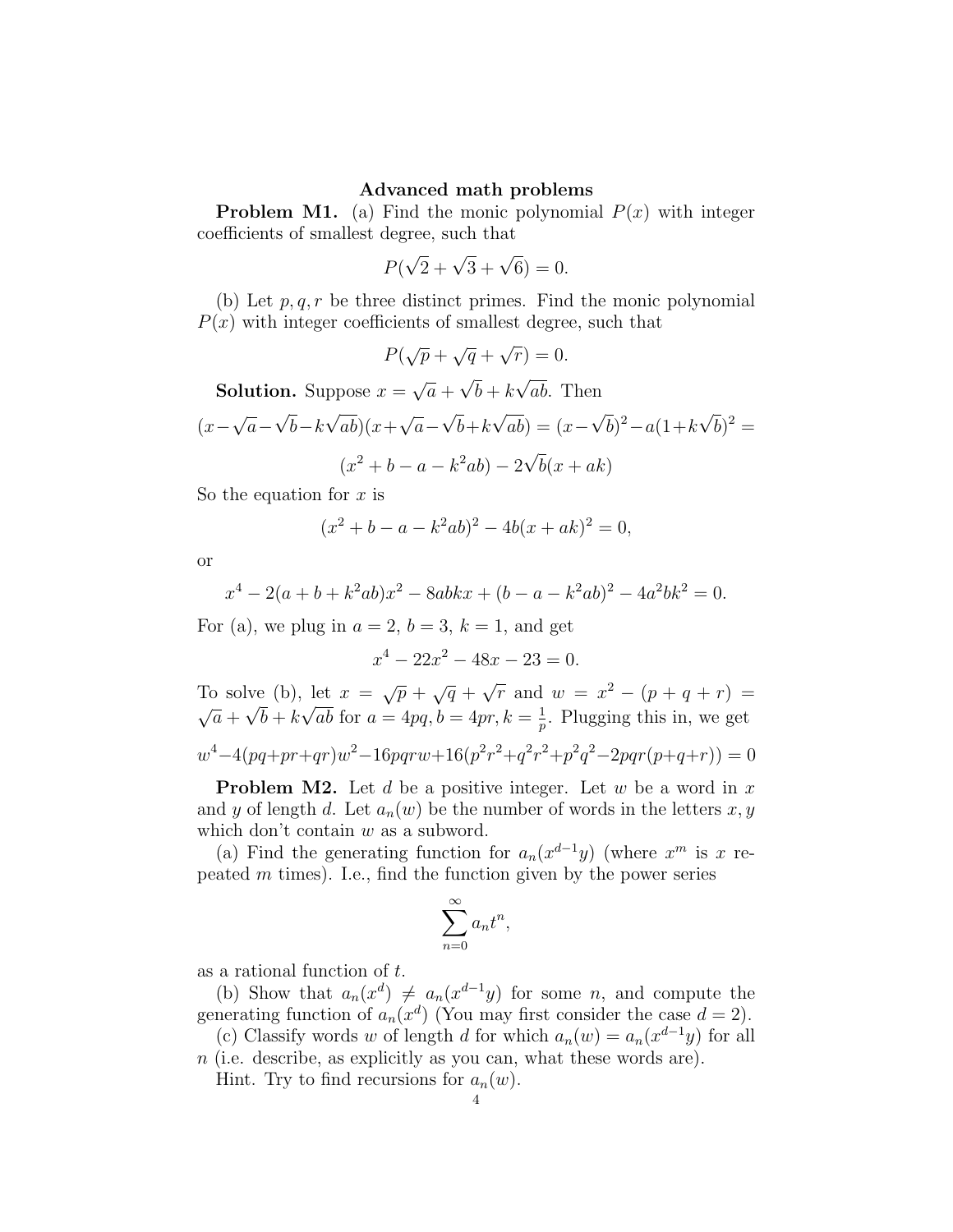**Solution.** Let us say that a word w is self-overlapping if  $w =$  $ua = bu$  for some shorter word u. For example,  $x<sup>d</sup>$  for  $d \ge 2$  is selfoverlapping, and so is  $xyxy$ , but  $x^{d-1}y$  is not self-overlapping. If w is not self-overlapping, then it is clear that  $a_n(w)$  satisfies the recursion

$$
a_n = 2a_{n-1} - a_{n-d}, \ n \ge 1,
$$

where  $a_i := 0$  for  $i < 0$ . This means that the generating function for  $a_n(w)$  is

$$
f_d(t) = \frac{1}{1 - 2t + t^d}
$$

On the other hand, words without  $x^d$  are words of the form  $y^{i_1}x^{j_1}...y^{i_n}x^{j_n}y^{i_{n+1}}$ , where  $j_k \leq d-1$ , so it is easy to see that the generating function for  $a_n(x^{d-1})$  is

$$
g_d(t) = \frac{1}{1 - t - \frac{t - t^d}{1 - t^d}} = \frac{1 - t^d}{1 - 2t + t^{d+1}}.
$$

In general, if w is self-overlapping of length d, then  $a_n > 2a_{n-1} - a_{n-d}$ , since the word wa with missing first letter may contain  $w$  as a subword even if a does not contain w as a subword. So  $a_n(w) \neq a_n(x^{d-1}y)$ . This solves all parts of the problem.

**Problem M3.** Let A be a matrix  $100 \times 100$  whose entries are 0 or 1, each chosen randomly by flipping a coin (head=0, tail=1).

(a) What is the chance that the determinant of A is odd? (Compute up to third digit precision).

(b) Let A be an  $n \times n$  matrix whose entries are determined by flipping a coin, and  $p_n$  be the probability that det A is odd. What is the limit of  $p_n$  as  $n \to \infty$ ?.

**Solution.** det A is odd if an only if A is invertible mod 2. The number of such matrices is  $(2^{n} - 1)(2^{n} - 2)...(2^{n} - 2^{n-1})$ , so the chance that the determinant is odd is

$$
p_n = \prod_{k=1}^n (1 - 2^{-k}).
$$

The limit is thus

$$
p_{\infty} = \prod_{k=1}^{\infty} (1 - 2^{-k}).
$$

**Problem M4.** Let  $(a_n)_{n\geq 0}$  be a sequence of nonnegative real numbers such that

(0.1) 
$$
a_{n+1} \leq \frac{1}{2}(a_n + a_{n-1}).
$$

Show that  $(a_n)_{n\geq 0}$  converges.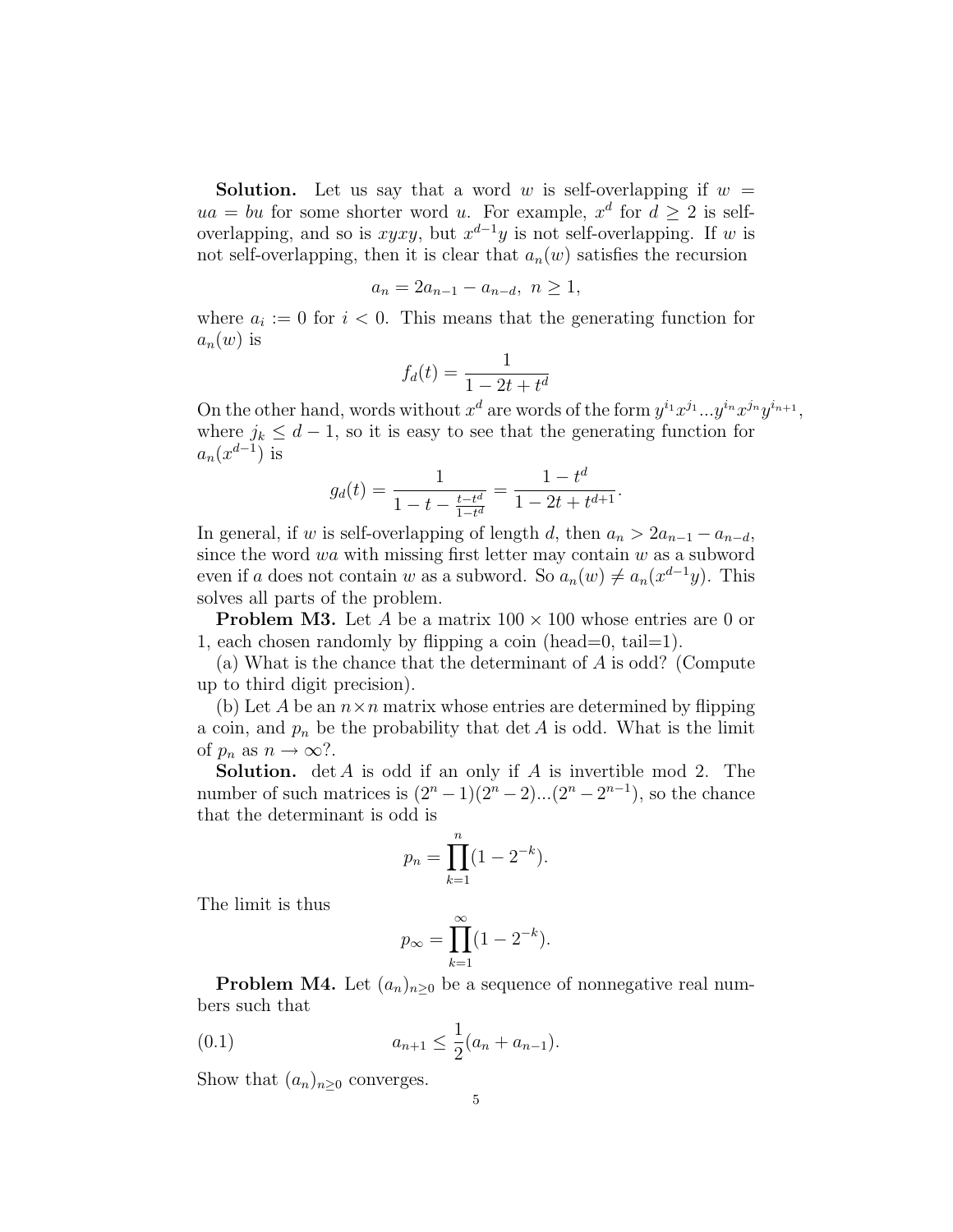Hint: Show that for any  $n \geq i - 1$ , one has  $a_n \leq \max(a_i, a_{i-1})$ . Set  $a := \limsup_{n \to \infty} a_n$ , and deduce that one of any two consecutive terms of the sequence must be larger than or equal to  $a$ . Now assume that there is a subsequential limit  $b < a$ , with  $a_{n_k}$  converging to b, and show that the inequality  $(0.1)$  cannot hold for for large enough k.

**Solution.** Let us show that for any  $n \geq i - 1$ , one has  $a_n \leq$  $\max(a_i, a_{i-1})$  by induction in n. Clearly, this holds for  $n = i - 1, i$ , which provides the base of induction. Assume it holds for  $n-2$  and  $n-1$ . By the inequality  $(0.1)$ , it also holds for n, so we are done.

Clearly,  $a_n$  is bounded. Let  $a = \limsup_{n \to \infty} (a_n)$ . By the above, one of any two consecutive terms of the sequence is  $\geq a$ . So if  $b < a$  were another subsequential limit with  $a_{n_k} \to b$ , then for any  $\varepsilon > 0$ , for large enough k we would have had

$$
a_{n_k} < (a+b)/2, \ a \le a_{n_k-1} \le a+\varepsilon, \ a \le a_{n_k+1} \le a+\varepsilon,
$$

Thus for  $\varepsilon < (a - b)/2$ , we would have had  $a_{n_k+1} > \frac{1}{2}$  $\frac{1}{2}(a_{n_k-1}+a_{n_k}),$  a contradiction.

Problem M5. In his Care of Magical Creatures class, Hagrid showed his students magical amoebas. These creatures can inhabit cells of the first quadrant of an infinite checkerboard, labeled by  $(i, j)$ ,  $i, j \in \mathbb{Z}_{\geq 0}$  (at most one amoeba per cell). If a magical amoeba occupies a cell  $(i, j)$  and the adjacent cells  $(i + 1, j)$  and  $(i, j + 1)$  above and to the right are empty, then it can divide, and the two daughter amoebas will inhabit the two adjacent cells. Initially, there is just one magical amoeba living at  $(0, 0)$ . Is it possible that the amoebas will ever vacate the entire 3 by 3 square in the corner of the board (i.e., the cells with  $0 \le i, j \le 2$ ?

Hint. Define a function on the set of configurations of amoebas that does not change when they divide.

**Solution.** For a configuration S of amoebas, let  $f(S) = \sum_{s \in S} 2^{-(i_s + j_s)}$ . Then  $f$  is preserved under division. So for the initial configuration  $f = 1$ , and for the configuration when all cells are inhabited,  $f =$  $\sum_{n\geq 0} (n+1)2^{-n} = 4$ . For the 3 by 3 square,  $f = 3\frac{1}{16}$ , so for its complement  $f = \frac{15}{16}$ , which is less than 1. Hence it is  $\lt 1$  for any configuration in which the square is empty. So the square can never be vacated.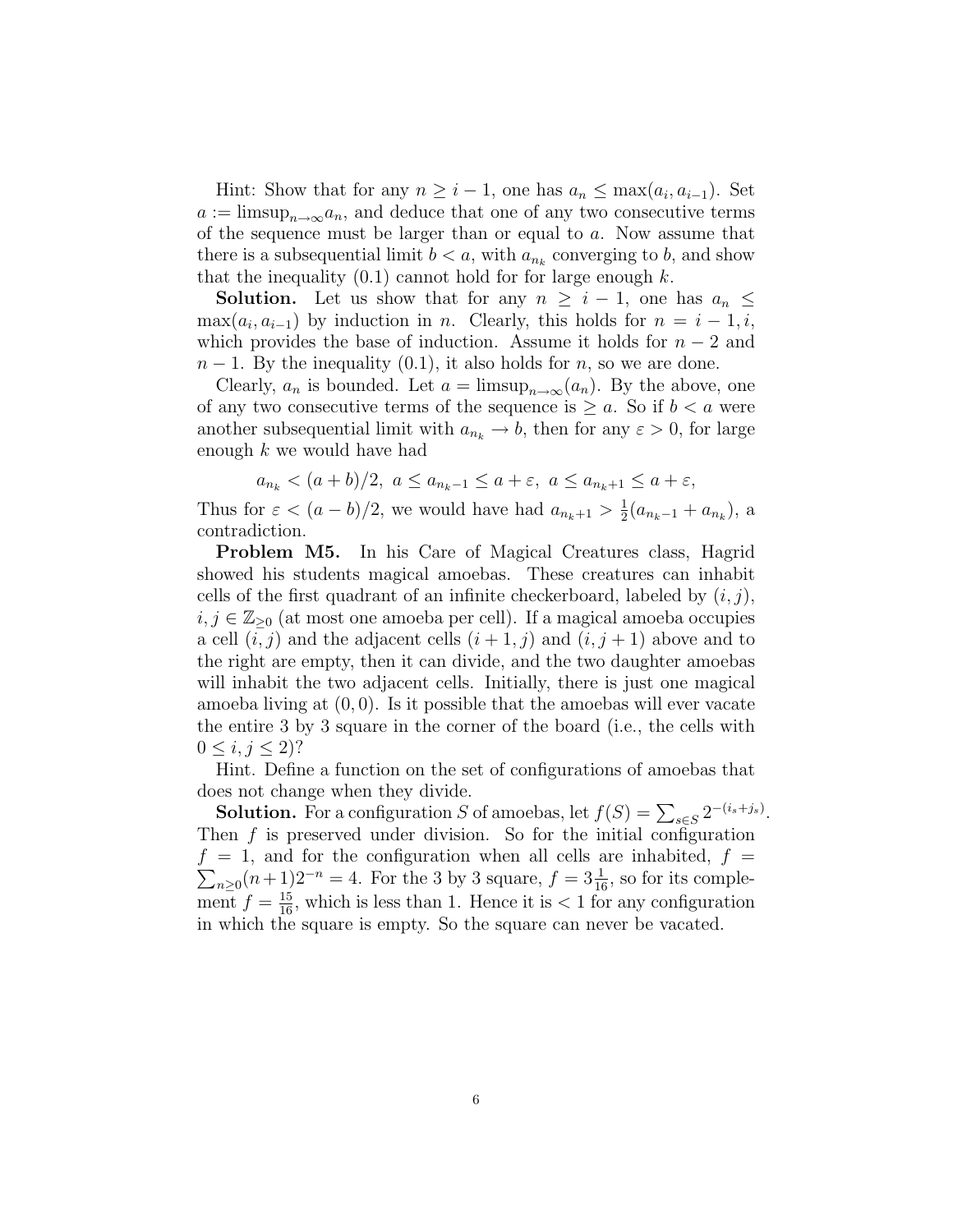## Computational biology problems Problem B1.

A bacteria in a certain population lives one or two days. On the next day after it is born, it divides with probability  $p > 0$  and survives to the following day with probability  $q > 0$  (otherwise it dies). On the second day, it divides with probability  $r > 0$  (otherwise it dies).

(a) Find the condition on  $p, q, r$  under which the population will survive (if the initial number of bacteria is very large). In particular, determine if it will survive if:

(1) 
$$
p = q = r = 1/3
$$
?

(2)  $p = 1/3, q = r = 1/2?$ 

(b) Find the average rate of growth or decay of the population (i.e., how many times it grows or shrinks per day) as a function of  $p, q, r$ .

(c) If the population starts with 1 billion bacteria which are 1 day old, how soon, on average, will the population become extinct if  $p =$  $q = r = 1/4?$ 

**Solution.** Let  $a_n$  be the number of 1 day old bacteria, and  $b_n$  be the number of 2 year old bacteria on the  $n$ -the day. Then

$$
b_{n+1} = qa_n, \ a_{n+1} = 2pa_n + 2rb_n.
$$

So

$$
a_{n+1} = 2pa_n + 2qra_{n-1}.
$$

The characteristic equation for this recursion is  $x^2 - 2px - 2qr = 0$ , with roots  $x_{\pm} = p \pm \sqrt{p^2 + 2qr}$ . It's clear that  $|x_-| < |x_+|$ , So the rate of growth or decay of the population is  $x_{+}$ . Thus the condition that the population survives is  $x_+ \geq 1$ , i.e.  $p + \sqrt{p^2 + 2qr} \geq 1$ , or  $p + qr \geq 1/2$ . (This can also be seen directly: the transition case is when the recursion has a constant solution). So in case (1) the population does not survive, and in case (2) it does.

a in case (2) it does.<br>For  $p = q = r = 1/4$ , the rate of decay is  $(1 + \sqrt{3})/4$ , which is about 0.683. So the population will become extinct in about  $-\log(10^9)/\log(0.683)$ , or approximately 54 days.

**Problem B2.** Gnomes have *n* genes. The probability that the  $k$ -th gene is mutated is  $p_k$ . Mutations are recessive, i.e., a gnome baby is born sick if a certain gene is mutated in both parents. What is the probability that a gnome baby will be born healthy, if all mutations happen independently?

**Solution:** The chance that the the k-th gene is mutated in both parents is  $p_k^2$ , so the probability that it does not happen is  $1 - p_k^2$ . So